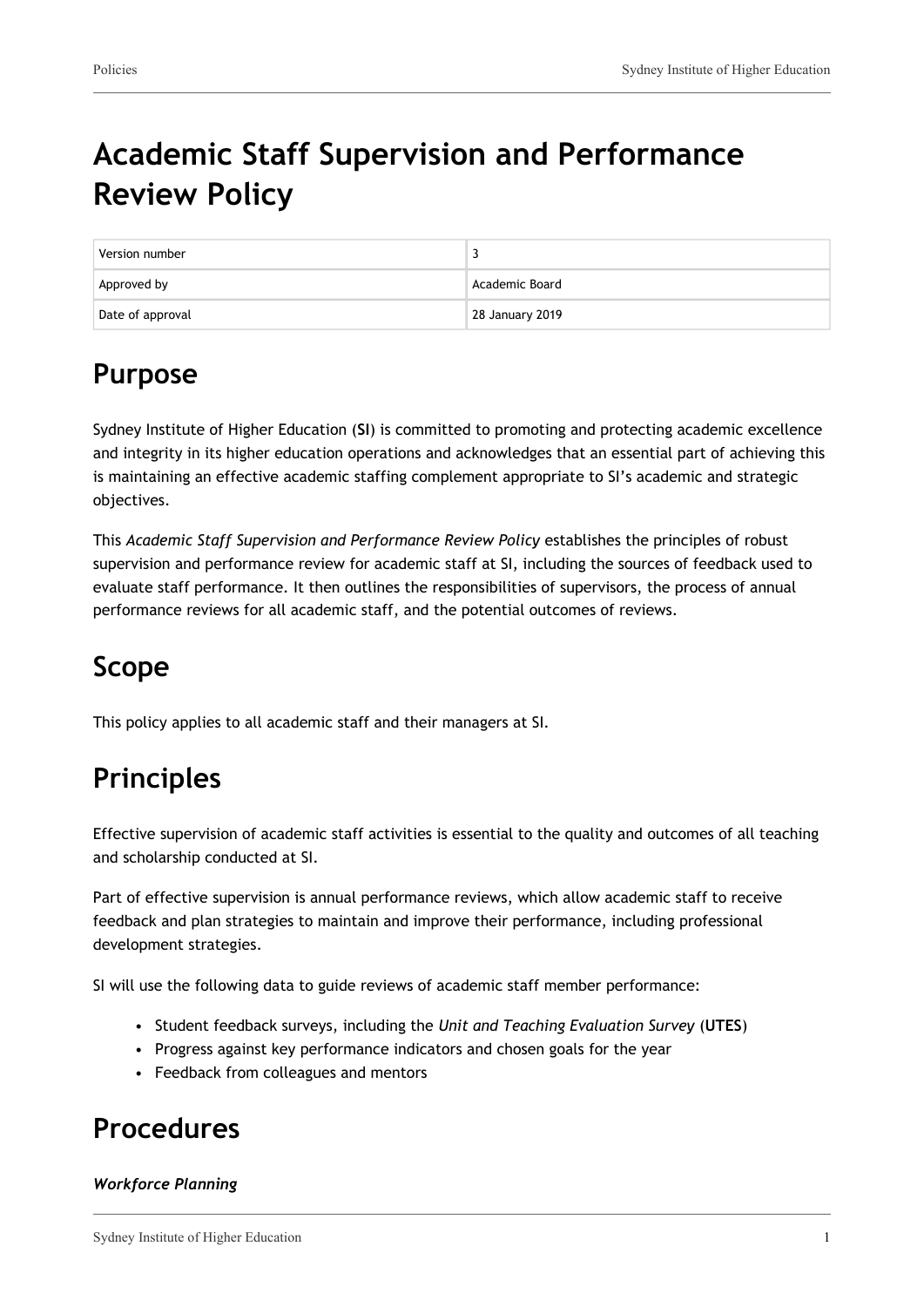SI engages in workforce planning on an annual basis in order to ensure that it staff can fulfil the educational, support, and administrative needs of students for the duration of their studies.

SI Dean will ensure that its academic staff complement is sufficient to engage students in intellectual inquiry and provide students with the necessary support to achieve academic success.

Planning occurs through the annual review of staffing requirements, and the development of the *Workforce Plan* every five years.

#### *Supervision*

All academic staff members will have a supervisor. The supervisor will:

- Ensure that all new staff undergo induction
- Be available to mentor, give advice, and provide feedback to academic staff members
- Conduct annual performance reviews of academic staff members
- Keep records of the performance reviews that they carry out, including forms and plans generated during the reviews.

Any staff member who does not fully meet the requirements for academic staff (outlined in the *Workforce Policy)* will be supervised at all times by a staff member who does meet the requirements.

#### *Workload management*

Workload management for academic staff will factor time in for research and development, in addition to contributions to SI's external engagement activities and service to academic committees or the work of the *Academic Board*, as necessary.

Supervisors will regularly review staff workloads and report where workloads become excessive. This will occur through regular meetings with staff throughout the year in which priorities and issues are discussed.

It is expected that peak periods during the academic cycle each year will result in higher than normal workload expectations from staff. However, these should be off-set by regular quieter periods outside of these times.

When supervisors observe high-intensity workloads continuing after an expected peak period and continuing through the rest of the semester or year, they should report this to the relevant member of *Executive Management Team* and may submit a recommendation for the recruitment of additional staff to meet expectations.

Proposed staffing expansion should be submitted to the *Corporate Governance Board* for review where multiple positions are proposed.

Academic staff who feel at risk of taking on excessive teaching loads at the expense of research output will report this to the Dean.

#### *Annual planning day*

In accordance with the *Academic Staff Performance Review and Development Policy*, SI will hold an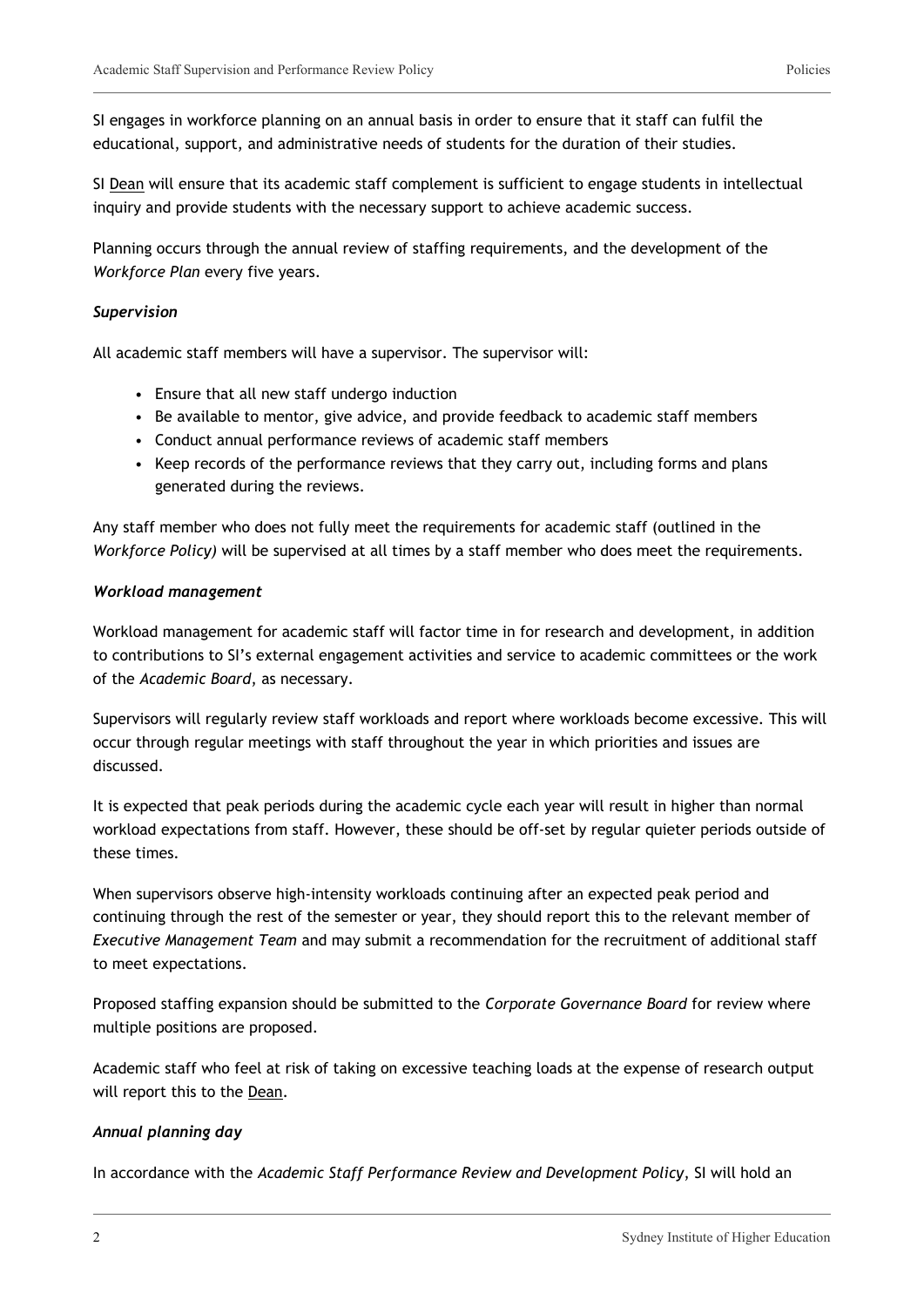annual planning day for all academic staff in which the following will be shared:

- Teaching resources
- Developments in teaching and learning best practice
- Reports from Program Directors on the strengths and weaknesses of their programme
- Changes in SI policies and procedures or in any aspect of programme design
- Feedback on academic staff performance
- Data and information collected on student progression and student access to support services.

#### *Annual performance review*

Full time, part-time and casual staff members will have a performance review each year.

Performance review attendance is compulsory for all academic staff.

The schedule for performance reviews shall be distributed at least one month prior to the performance review period. Staff members may reschedule their performance review twice at maximum.

Before each performance review, staff members are asked to complete a self-assessment and supervisors will compile notes on the staff member's performance. These will form the basis of the discussion during the annual performance review.

Annual performance reviews are an opportunity for academic staff to:

- Reflect on their performance, both strengths and weaknesses
- Receive feedback on their performance, including student feedback survey results
- Establish goals and key performance indicators for the next year in their position at SI.
- Recommend professional development activities for the upcoming year

Supervisors will:

- Discuss the above topics with academic staff
- Inform academic staff of any upcoming changes in SI operations that may affect them
- Re-iterate the roles and responsibilities of academic staff members to ensure clarity
- Collaborate with staff in identifying goals and KPIs over the forthcoming period
- Help the staff member identify any professional development that would add value to their performance, and support them in undertaking that professional development

#### *Outcomes*

Staff members who show outstanding performance may be recommended for a promotion or pay increment.

Professional development activities scheduled for the year will be chosen based on staff suggestions during performance reviews.

Any disputes arising from the annual review will be referred to the Dean, or if the Dean is the supervisor, the President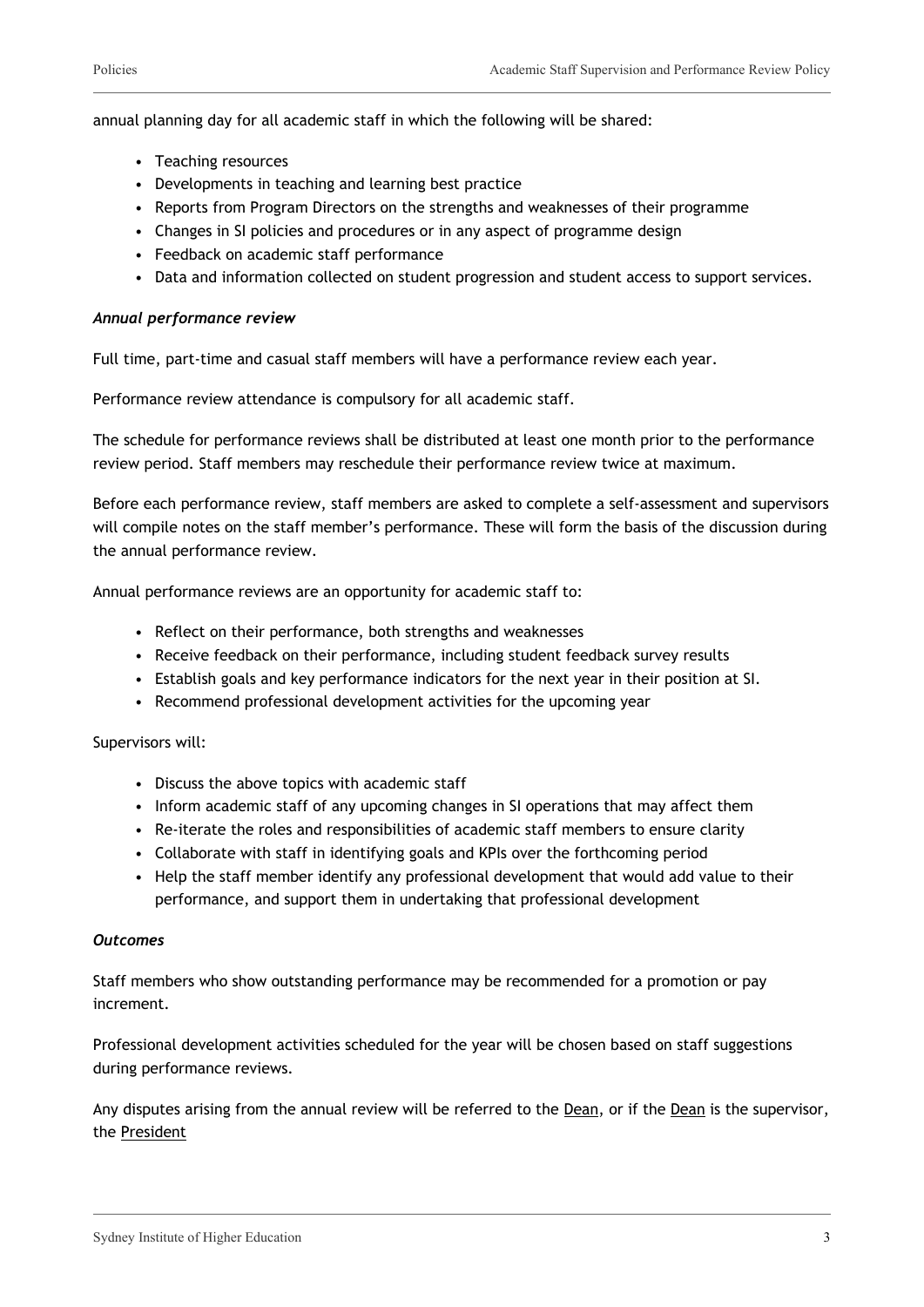### **Policy Implementation and Monitoring**

The *Academic Board* delegates responsibility for the day-to-day implementation of this policy to the Dean and other supervisory staff.

The Academic Board will review all periodic reports from relevant staff members, in accordance with the *Compliance Calendar.*

Additionally, the Academic Board will review all relevant student complaints, concerns raised by staff members, and instances of student or staff misconduct on an ongoing basis.

Based on these monitoring activities, the Academic Board, in line with the Compliance Calendar, shall provide a report to the Corporate Governance Board and ensure that findings are taken into account in planning, quality assurance and improvement processes.

### **Definitions**

**Academic Board:** the governing body responsible for academic matters, including teaching and learning, programme approval, workforce planning, academic staff appointments, research and professional development, academic policies and procedures, overseeing student grievances and appeals processes. The *Academic Board* reports to the *Corporate Governance Board*.

**Academic staff:** staff employed at SI in a learning and teaching or research capacity.

**Dean:** the most senior member of academic staff at SI who is the principle point of contact between the *Corporate Governance Board*, the *Academic Board*, and academic staff.

**Key Performance Indicator (KPI):** a measurable value that demonstrates how effective an academic staff member is in achieving key responsibilities of their role.

**Performance review:** a management activity carried out annually between the nominated supervisor and the academic staff member, to assess the performance of the academic staff member and identify any potential areas for improvement. Professional development plans are created and updated as part of the annual review process.

**Professional development:** role-related learning and development opportunities that broaden the scope of an employee's professional capabilities in their role. Professional development may include formal activities such as academic programmes, seminars, workshops, industry accreditation, or informal learning such as on-the-job training.

**Student feedback survey:** a survey completed by students at the end of each semester, used by SI to determine student satisfaction with regards to all learning and teaching processes.

# **Review schedule**

This policy will be reviewed by the *Academic Board* every three years.